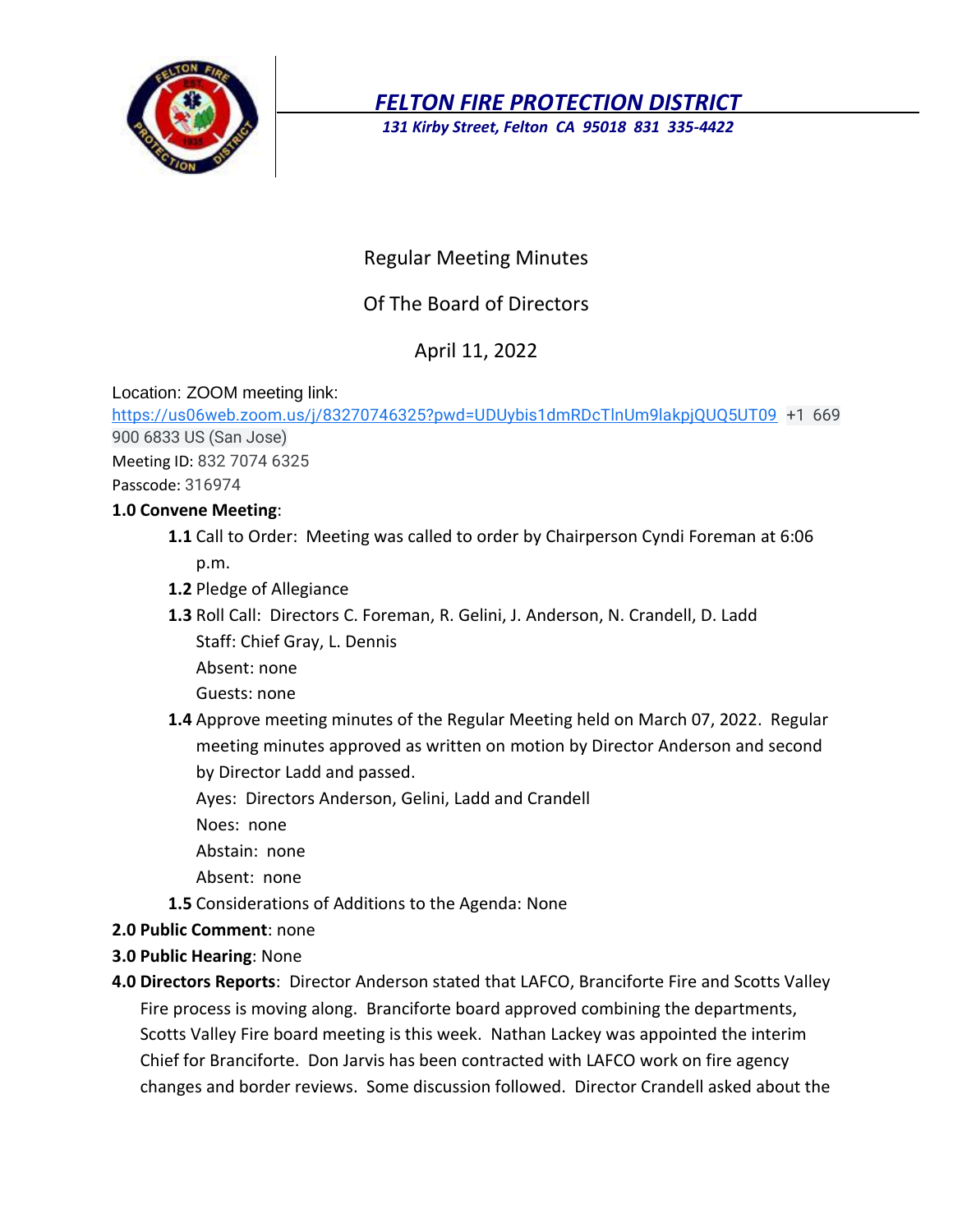status of our district border changes. Director Anderson replied that Joe is still working on the calculation of any revenue changes for us.

Director Foreman stated she met with the Chief to review and work on his evaluation. This will be discussed in closed session.

**5.0 Staff Report**: Chief Gray sated he had a good vacation, much needed time away. -training continues jointly with Zayante Fire, the upcoming focus will be on Wildland fire annual training.

-he spoke at a community meeting for the residents/ homeowners of Mt Hermon on fire preparations and planning. They were very appreciative and complimented on the inspection visits Audrey is doing for them.

-he will be meeting with Manu Koenig next week to discuss efforts in protecting our community. He will be speaking as a representative of the Fire Safe Council.

- backyard burning has been suspended. San Lorenzo Valley has had some recent issues with escaped burns. Prescribed burns will still be okay.

- we had a firefighter injury of a Zayante Fire member, which occurred at Felton during vendor testing of our SCBA bottles. We are developing a "green sheet" for training and safety purposes related to this bottle draining process.

- we are planning to move forward with the Mother's Day breakfast this year. We will offer more outdoor seating.

- working on updating our Station Use Agreement, to be sure we are compliant with security to ensure we meet the requirements for federal grants. Fees are being considered, and additional restriction on facility access. He will present it to the board next meeting.

- recently drafted an SOP for CAD dispatches regarding information security. All employees were required to read and sign.

### **6.0 Unfinished Business**:

### **6.1 LAFCO sphere of influence annexation- Gray / Anderson- update**

Director Anderson stated that our LAFCO fees will increase by approximately \$200 this year based on calculations done by the County.

### **6.2 PERS CEPPT pension prefunding trust - discussion and possible action**

Chief Gray stated this will also be discussed in the Budget item in new business. The meeting recently with the CEPPT representative provided mostly operational information. Director Crandell feels this area of PERS will be more responsive and helpful. Director Anderson stated that we need to plan and focus on reducing the unfunded liability and increasing our monthly payment to PERS. Chief Gray stated he's hoping to hear back from PERS on answers to those questions soon.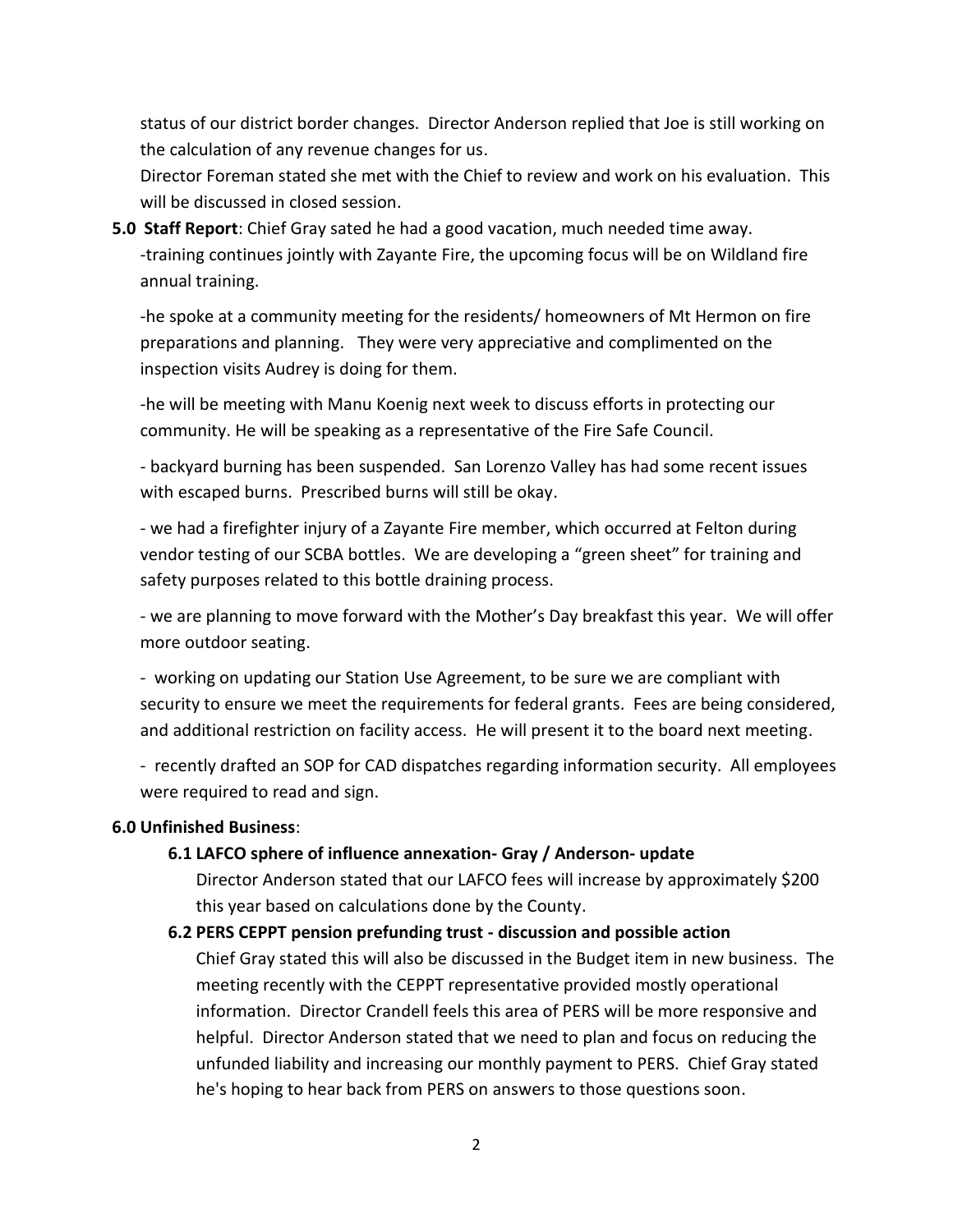#### **6.3 Strategic planning process update- Gray/ Crandell- discussion/ update**

Chief Gray stated that there was no update, he and Director Crandell have not met. This will be tabled and remain on the agenda.

#### **7.0 New Business:**

#### **7.1 Purchase of new command vehicle. Discussion and action - Gray**

Chief Gray stated that he is looking to purchase a vehicle to enable the Duty Chief person to respond from home. We have the funds in this budget year to pay for it. He's looking at a Ford Explorer with a base price of \$40,000. Additional lighting and assorted accessories would add about \$12,000 for a probable total of close to \$55,000. Discussion followed regarding need and requirements. Director Gelini questioned the need for another command type vehicle. Director Anderson added concerns regarding additional costs for insurance and fuel. Director Anderson said this sounds like a "want" as opposed to a "need". More discussion followed. Director Crandell made a motion to approve the purchase of the vehicle and Director Ladd seconded.

Ayes: Directors Crandell, Ladd

Noes: Directors Anderson, Gelini

Abstain: none

Absent: none

Director Foreman voted to break the tie, voting Aye.

Motion carried.

### **7.2 Adopt Resolution 4-2022 to continue supporting AB 361- Conducting virtual board meetings during a declared state of emergency- Gray- discussion and action**

Director Crandell suggested finishing out this fiscal year having remote meetings. Some discussion followed regarding hybrid combination meetings. Director Crandell made a motion to adopt the resolution to continue virtual meetings and Director Anderson seconded.

Ayes: Directors Anderson, Crandell, Gelini, and Ladd

Noes: none

Abstain: none

Absent: none

Motion carried.

### **7.3 Draft preliminary budget 22-23 FY informational report - Gray**

Chief Gray provided a draft budget to the board members for review. He stated vendor increase of 18% to 20% have impacted the budget across most line items. The board members should review this draft, ask questions, and come prepared to discuss and iron out the numbers at the next meeting. Director Crandell recommended trying to plan to pay down the unfunded liability balance in the next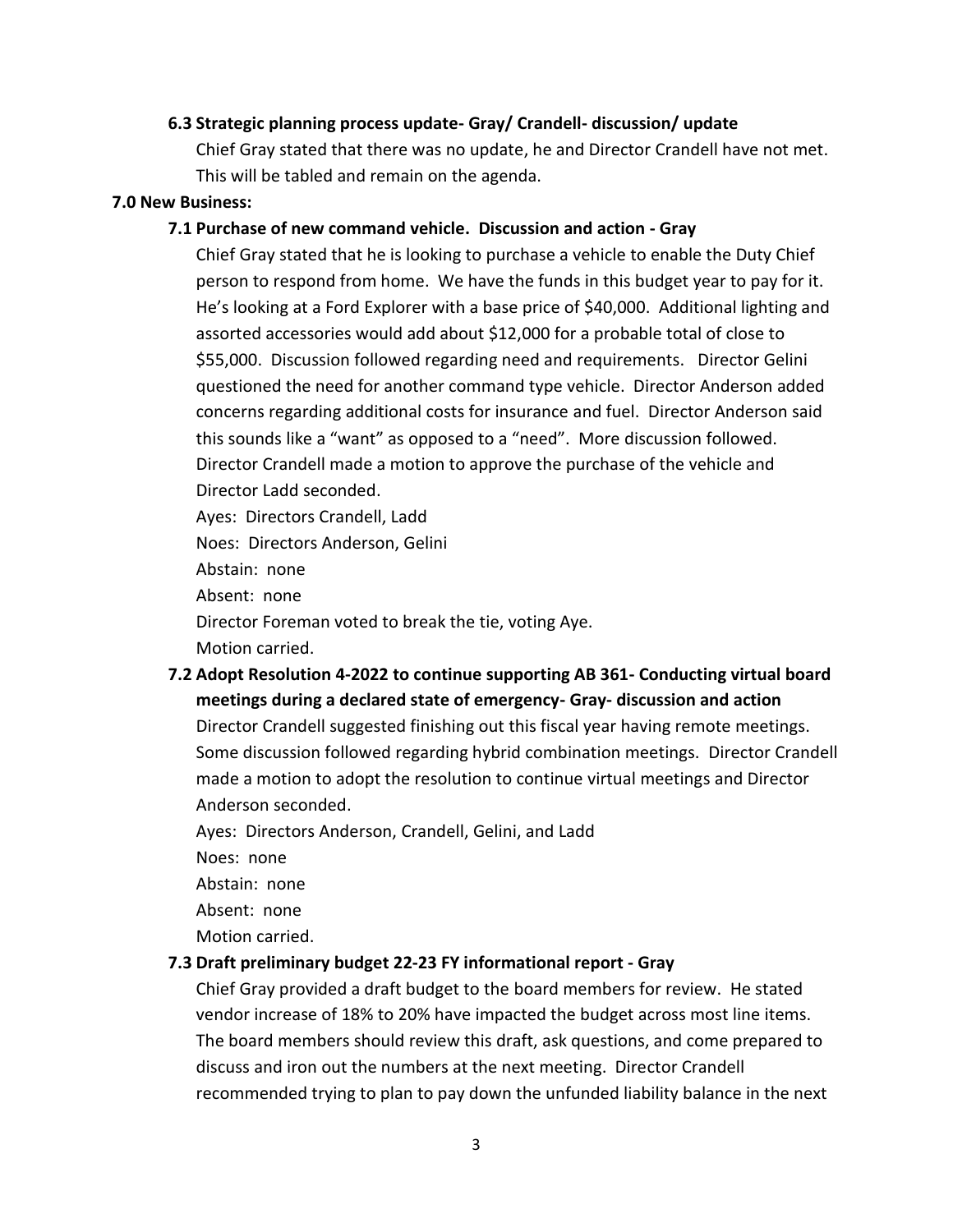2 to 3 years. Chief Gray proposed creating some models of various payment plans to review. Director Crandell also suggested that he considers thinking that the payments into the CEPPT being what we need to cover the increasing costs of PERS. Director Anderson questioned that the 22/23 expenditures are more than the projected revenue, and is concerned about controlling this. More discussion.

**7.4 Review and adopt annual audit report for fiscal year ending 20 and fiscal year ending 21 prepared by Zach Pelling.**

Chief Gray and Laurie gave a brief overview of the audit. Director Gelini made a motion to adopt the resolution to continue virtual meetings and Director Anderson seconded.

Ayes: Directors Anderson, Gelini, Ladd and Crandell Noes: none Abstain: none Absent: none Motion carried.

**8.0 Approve paid vendor claims for the month of March 2022**: Board members reviewed the vendor claims in the amount of  $$39,740.26$ . Director Foreman commented on the cost of Class A Foam we had purchased. Some discussion followed regarding looking into buying in bulk and sharing amongst the valley departments Chief will explore and talk to the other Chiefs. Claims were approved as presented on motion by Director Anderson and seconded by Director Crandell.

Ayes: Directors Anderson, Gelini, Ladd and Crandell

Noes: none

Abstain: none

Absent: none

Motion carried.

As Director Foreman prepared to close the meeting to go into closed session, Director Gelini stated that he felt due to the time the closed session should be tabled until the next meeting. Director Foreman stated that this was a planned closed session and would impact the Chief's step increase to delay, and she had taken the time to meet with him to go over the review ahead of time. Much discussion followed regarding how much time this would take, or delaying until next meeting. Discussion also followed regarding whether or not the Chief would normally participate in the closed session, which was determined to be yes. Discussion regarding the potential to have a special closed session meeting. Director Gelini made a motion to table until next meeting, Director Anderson seconded. Ayes: Directors Anderson, Gelini